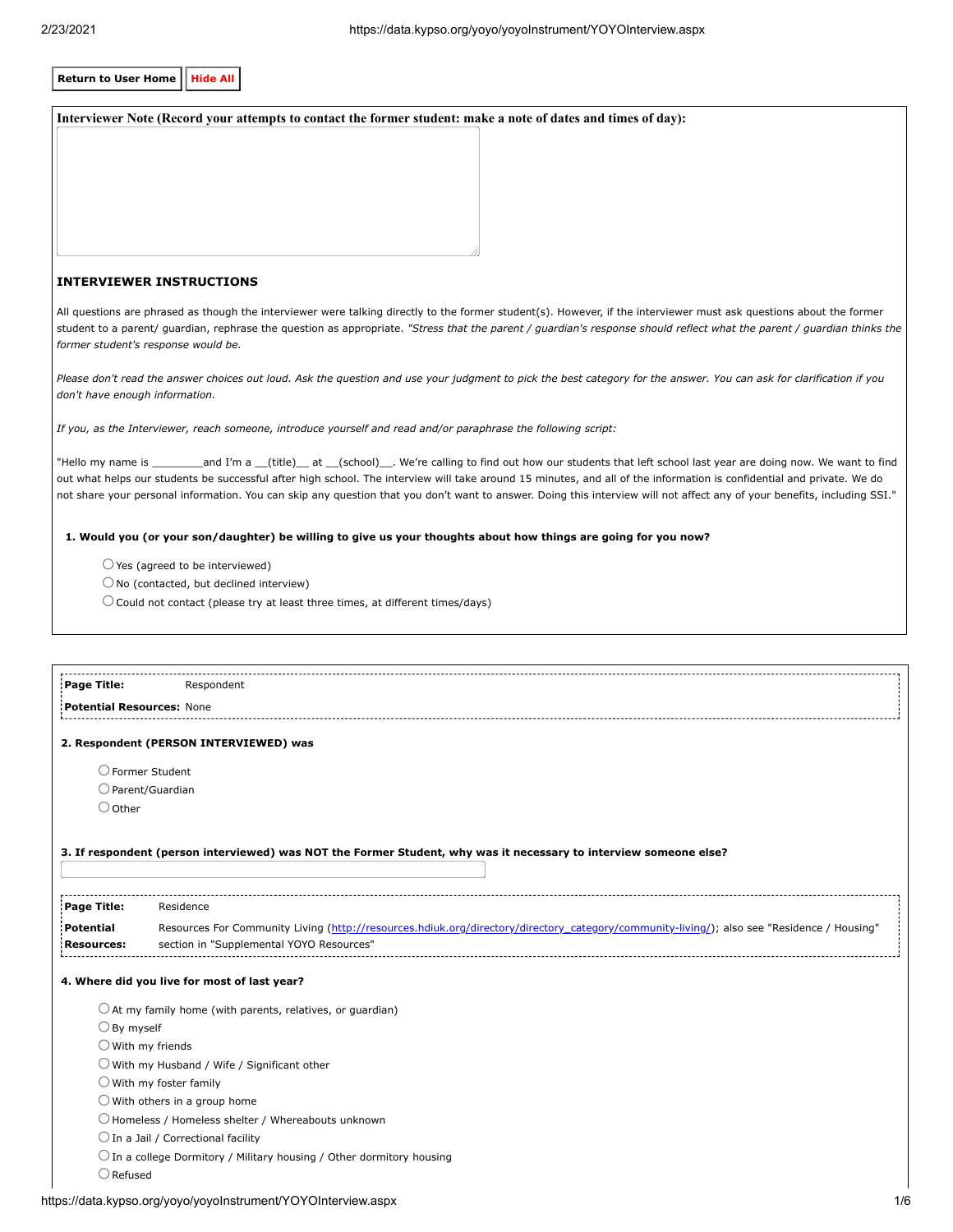| Page Title:                                                                                | Drop Out Probe                                                                                                         |  |  |
|--------------------------------------------------------------------------------------------|------------------------------------------------------------------------------------------------------------------------|--|--|
|                                                                                            | Potential Resources: Refer directly to Transition Consultant                                                           |  |  |
|                                                                                            | 5. What are the reasons you left high school without graduating?                                                       |  |  |
| $\Box$ I was failing my classes                                                            | DO NOT READ CATEGORIES, CODE ALL THAT APPLY                                                                            |  |  |
|                                                                                            | $\Box$ Bullying/Harassment                                                                                             |  |  |
| $\Box$ I had a baby                                                                        |                                                                                                                        |  |  |
| $\Box$ I did not like school                                                               |                                                                                                                        |  |  |
| $\Box$ I had to work                                                                       |                                                                                                                        |  |  |
| $\Box$ Health Reasons                                                                      |                                                                                                                        |  |  |
| $\bigcup$ Other                                                                            |                                                                                                                        |  |  |
|                                                                                            |                                                                                                                        |  |  |
|                                                                                            | 6. What might have helped you stay in school?<br>DO NOT READ CATEGORIES. CODE ALL THAT APPLY.                          |  |  |
| $\Box$ More flexible hours                                                                 |                                                                                                                        |  |  |
|                                                                                            | $\Box$ Classes that would have helped me in real life.                                                                 |  |  |
|                                                                                            | Teachers/ Counselors who encouraged me                                                                                 |  |  |
| $\Box$ Other                                                                               |                                                                                                                        |  |  |
|                                                                                            |                                                                                                                        |  |  |
| Page Title:                                                                                | Employment                                                                                                             |  |  |
|                                                                                            | Potential Resources: Employment Support Resources (http://resources.hdiuk.org/directory/directory category/employment/ |  |  |
|                                                                                            |                                                                                                                        |  |  |
|                                                                                            | 7. From the time you left high school until now, have you ever had a paying job?                                       |  |  |
| $\bigcirc$ Yes                                                                             |                                                                                                                        |  |  |
| $\bigcirc$ No                                                                              |                                                                                                                        |  |  |
| $\bigcirc$ Refused                                                                         |                                                                                                                        |  |  |
| Page Title:                                                                                | <b>Employment Probe</b>                                                                                                |  |  |
|                                                                                            | Potential Resources: Employment Support Resources (http://resources.hdiuk.org/directory/directory_category/employment/ |  |  |
|                                                                                            | 8. Since leaving high school, have you worked for a total of 3 months (90 days)?                                       |  |  |
| $\bigcirc$ Yes                                                                             |                                                                                                                        |  |  |
| $\bigcirc$ No                                                                              |                                                                                                                        |  |  |
| $\bigcirc$ Refused                                                                         |                                                                                                                        |  |  |
|                                                                                            | 9. How many hours per week do you usually work?                                                                        |  |  |
| $\bigcirc$ Less than 20                                                                    |                                                                                                                        |  |  |
|                                                                                            | O More than 20 but less than 37.5                                                                                      |  |  |
|                                                                                            | $\bigcirc$ More than 37.5 (full-time)                                                                                  |  |  |
|                                                                                            | 10. Were you paid at least legal minimum wage for your community?                                                      |  |  |
| $\bigcirc$ Yes                                                                             |                                                                                                                        |  |  |
| $\bigcirc$ No                                                                              |                                                                                                                        |  |  |
| $\bigcirc$ Refused                                                                         |                                                                                                                        |  |  |
|                                                                                            | 11. Which, if any, of the following supports / accommodations did you receive at your job?                             |  |  |
|                                                                                            | $\Box$ Job coach /employment specialist (someone who offers advice to improve performance)                             |  |  |
| $\Box$ Personal aide or assistant (for personal care needs, not specifically work related) |                                                                                                                        |  |  |
|                                                                                            | □ Special equipment like computer, braille, furniture, etc                                                             |  |  |
| 12. Are you still working?                                                                 |                                                                                                                        |  |  |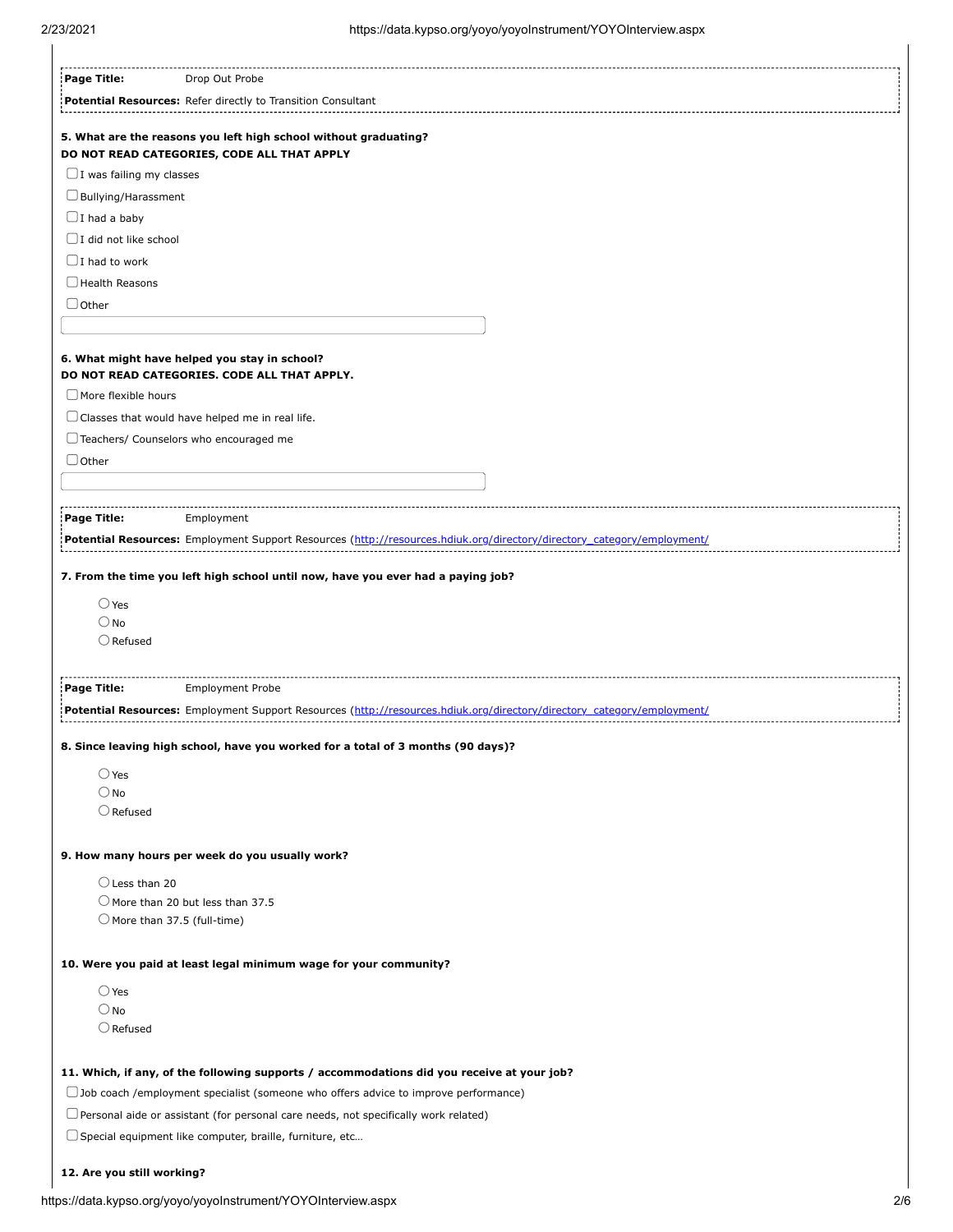| $\bigcirc$ Yes I am                              |                                                                                                                                                |  |  |
|--------------------------------------------------|------------------------------------------------------------------------------------------------------------------------------------------------|--|--|
| $\bigcirc$ No I am not                           |                                                                                                                                                |  |  |
| $\bigcirc$ Refused                               |                                                                                                                                                |  |  |
|                                                  |                                                                                                                                                |  |  |
|                                                  | 13. On a 5-point scale from "Very Interesting" to "Not interesting at all," how interesting do you think your job is?                          |  |  |
| $\bigcirc$ Very interesting                      |                                                                                                                                                |  |  |
| $\bigcirc$ Somewhat interesting                  |                                                                                                                                                |  |  |
|                                                  | $\bigcirc$ Medium - neither interesting nor boring                                                                                             |  |  |
|                                                  |                                                                                                                                                |  |  |
|                                                  | $\bigcirc$ Not very interesting                                                                                                                |  |  |
|                                                  | $\bigcirc$ Not interesting at all                                                                                                              |  |  |
|                                                  | Page Title: Competitive Employment                                                                                                             |  |  |
|                                                  | 14. As far as you know, do you work with people with and without disabilities?                                                                 |  |  |
| $\bigcirc$ Definitely yes                        |                                                                                                                                                |  |  |
| $\bigcirc$ Probably yes                          |                                                                                                                                                |  |  |
| $\bigcirc$ Probably not                          |                                                                                                                                                |  |  |
| $\bigcirc$ Definitely not                        |                                                                                                                                                |  |  |
| $\bigcirc$ Don't know                            |                                                                                                                                                |  |  |
|                                                  | 15. As far as you know, do you get similar pay as your coworkers doing the same job?                                                           |  |  |
| $\bigcirc$ Definitely yes                        |                                                                                                                                                |  |  |
| $\bigcirc$ Probably yes                          |                                                                                                                                                |  |  |
|                                                  |                                                                                                                                                |  |  |
| $\bigcirc$ Probably not                          |                                                                                                                                                |  |  |
| $\bigcirc$ Definitely not                        |                                                                                                                                                |  |  |
| O Don't know                                     |                                                                                                                                                |  |  |
|                                                  | 16. As far as you know, do you get similar benefits as your coworkers doing the same job?                                                      |  |  |
| $\bigcirc$ Definitely yes                        |                                                                                                                                                |  |  |
| $\bigcirc$ Probably yes                          |                                                                                                                                                |  |  |
| $\bigcirc$ Probably not                          |                                                                                                                                                |  |  |
| $\bigcirc$ Definitely not                        |                                                                                                                                                |  |  |
| $\bigcirc$ Don't know                            |                                                                                                                                                |  |  |
|                                                  | 17. As far as you know, do you get similar opportunities for advancement as your coworkers doing the same job?                                 |  |  |
|                                                  |                                                                                                                                                |  |  |
| $\bigcirc$ Definitely yes                        |                                                                                                                                                |  |  |
| $\bigcirc$ Probably yes                          |                                                                                                                                                |  |  |
| $\bigcirc$ Probably not                          |                                                                                                                                                |  |  |
| $\bigcirc$ Definitely not                        |                                                                                                                                                |  |  |
| $\bigcirc$ Don't know                            |                                                                                                                                                |  |  |
| Page Title:                                      | Unemployed Probe                                                                                                                               |  |  |
|                                                  | Employment Support Resources (http://resources.hdiuk.org/directory/directory_category/employment/ also see "Finance" section of                |  |  |
|                                                  | "Supplemental YOYO Resources"                                                                                                                  |  |  |
|                                                  |                                                                                                                                                |  |  |
|                                                  |                                                                                                                                                |  |  |
|                                                  | 18-1. What is the main reason that you are not working, or not working more hours?                                                             |  |  |
| Potential<br><b>Resources:</b>                   | 18-2. Based on your conversation with the respondent do you believe that the former student would have worked since leaving high school if not |  |  |
|                                                  |                                                                                                                                                |  |  |
|                                                  | <b>INTERVIEWER QUESTION: NOT TO BE ASKED OF RESPONDENT</b>                                                                                     |  |  |
| $\bigcirc$ Yes                                   |                                                                                                                                                |  |  |
| $\bigcirc$ No                                    |                                                                                                                                                |  |  |
| O Don't Know                                     |                                                                                                                                                |  |  |
|                                                  |                                                                                                                                                |  |  |
|                                                  |                                                                                                                                                |  |  |
| for COVID 19?<br>Page Title:<br><b>Potential</b> | Education<br>Vocational Rehabilitation (https://www.hdi.uky.edu/setp/Materials/OVRDirectory212.pdf Also consider local Community College       |  |  |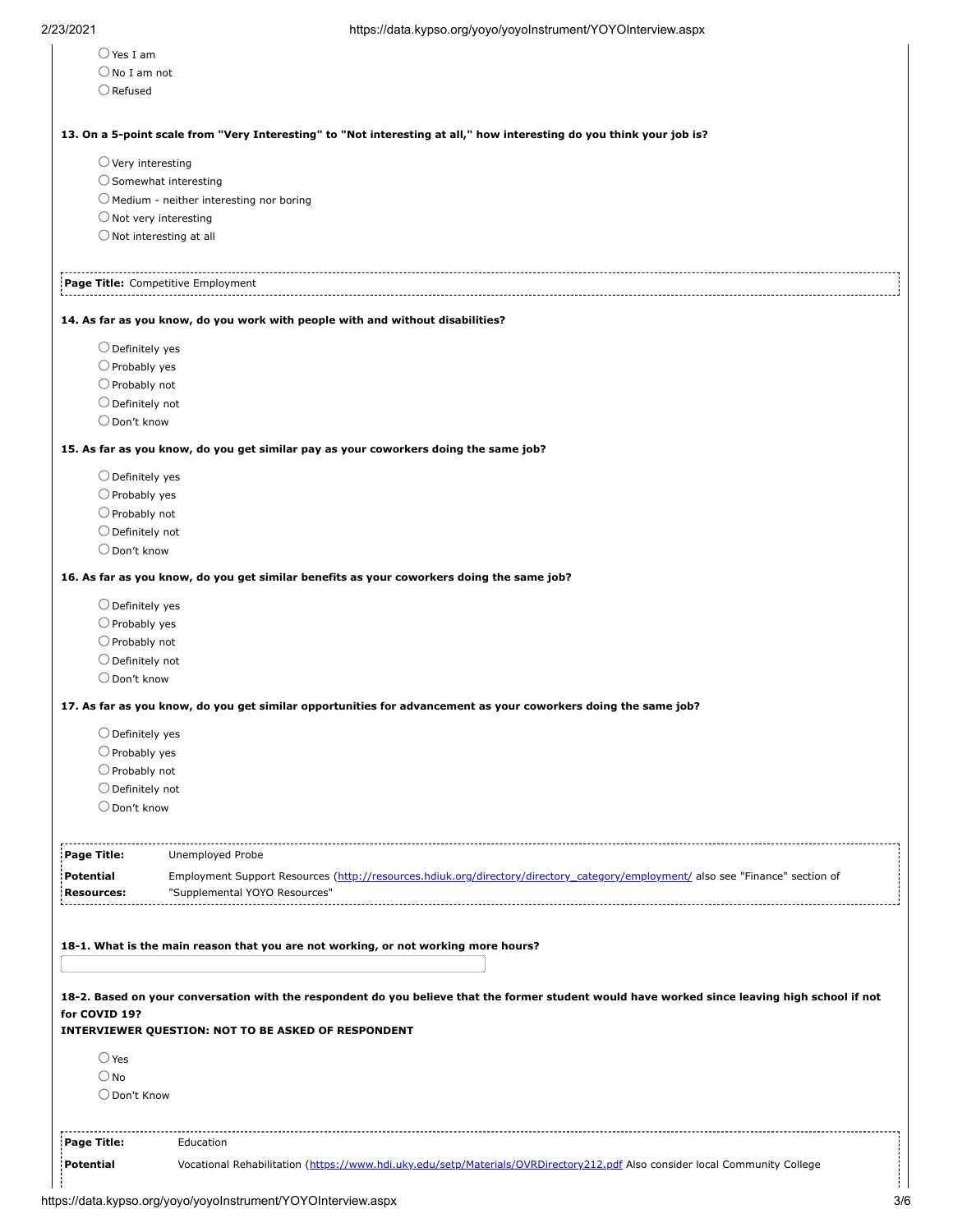|                                                                                | (http://www.kctcs.edu/                                                                                                                                |
|--------------------------------------------------------------------------------|-------------------------------------------------------------------------------------------------------------------------------------------------------|
|                                                                                | 19. From the time you left high school until now, have you been in any type of school or training program?                                            |
| $\bigcirc$ Yes                                                                 |                                                                                                                                                       |
| $\bigcirc$ No                                                                  |                                                                                                                                                       |
| $\bigcirc$ Refused                                                             |                                                                                                                                                       |
| Page Title:                                                                    | <b>Education Probe</b>                                                                                                                                |
| <b>Potential Resources:</b>                                                    | Vocational Rehabilitation (https://www.hdi.uky.edu/setp/Materials/OVRDirectory212.pdf Also consider local Community College                           |
|                                                                                | (http://www.kctcs.edu/                                                                                                                                |
|                                                                                | 20. Please describe the kind of school or training program:                                                                                           |
|                                                                                | $\bigcirc$ College/University (4 year college)                                                                                                        |
|                                                                                | O Community/Technical College (2 year college)                                                                                                        |
| ○ Vocational Technical School                                                  |                                                                                                                                                       |
|                                                                                | $\bigcirc$ High school completion document or certificate (Adult Basic Education, GED)                                                                |
|                                                                                | $\bigcirc$ Short-term education or employment training program (e.g. Job Corps)                                                                       |
| $\bigcirc$ Don't know                                                          |                                                                                                                                                       |
| $\bigcirc$ Refused                                                             |                                                                                                                                                       |
|                                                                                | 21. Did you complete an entire term / semester?                                                                                                       |
| $\bigcirc$ Yes                                                                 |                                                                                                                                                       |
| $\bigcirc$ No                                                                  |                                                                                                                                                       |
| O Don't Know                                                                   |                                                                                                                                                       |
| ○ Bachelor's Degree<br>$\bigcirc$ Associate's Degree<br>$\bigcirc$ Certificate |                                                                                                                                                       |
| $\bigcirc$ Audit Only                                                          |                                                                                                                                                       |
|                                                                                | $\bigcirc$ Not seeking a degree/certificate                                                                                                           |
| $\bigcirc$ Don't know                                                          |                                                                                                                                                       |
| $\bigcirc$ Refused                                                             |                                                                                                                                                       |
|                                                                                | 23. Have you ever contacted the Disability Service Coordinator at your post-secondary school or training program?                                     |
| $\bigcirc$ Yes                                                                 |                                                                                                                                                       |
| $\bigcirc$ No                                                                  |                                                                                                                                                       |
| $\bigcirc$ Refused                                                             |                                                                                                                                                       |
|                                                                                |                                                                                                                                                       |
|                                                                                | 24. Do you live with your family while you go to school?                                                                                              |
|                                                                                |                                                                                                                                                       |
| $\bigcirc$ Yes                                                                 |                                                                                                                                                       |
| $\bigcirc$ No                                                                  |                                                                                                                                                       |
| $\bigcirc$ Refused                                                             |                                                                                                                                                       |
|                                                                                | 25. If you faced any problems in your post-secondary school / training program, please let us know what they were.                                    |
|                                                                                |                                                                                                                                                       |
|                                                                                | No Education Probe                                                                                                                                    |
| Page Title:<br>Potential<br><b>Resources:</b>                                  | Vocational Rehabilitation (https://www.hdi.uky.edu/setp/Materials/OVRDirectory212.pdf Also consider local Community College<br>(http://www.kctcs.edu/ |
|                                                                                |                                                                                                                                                       |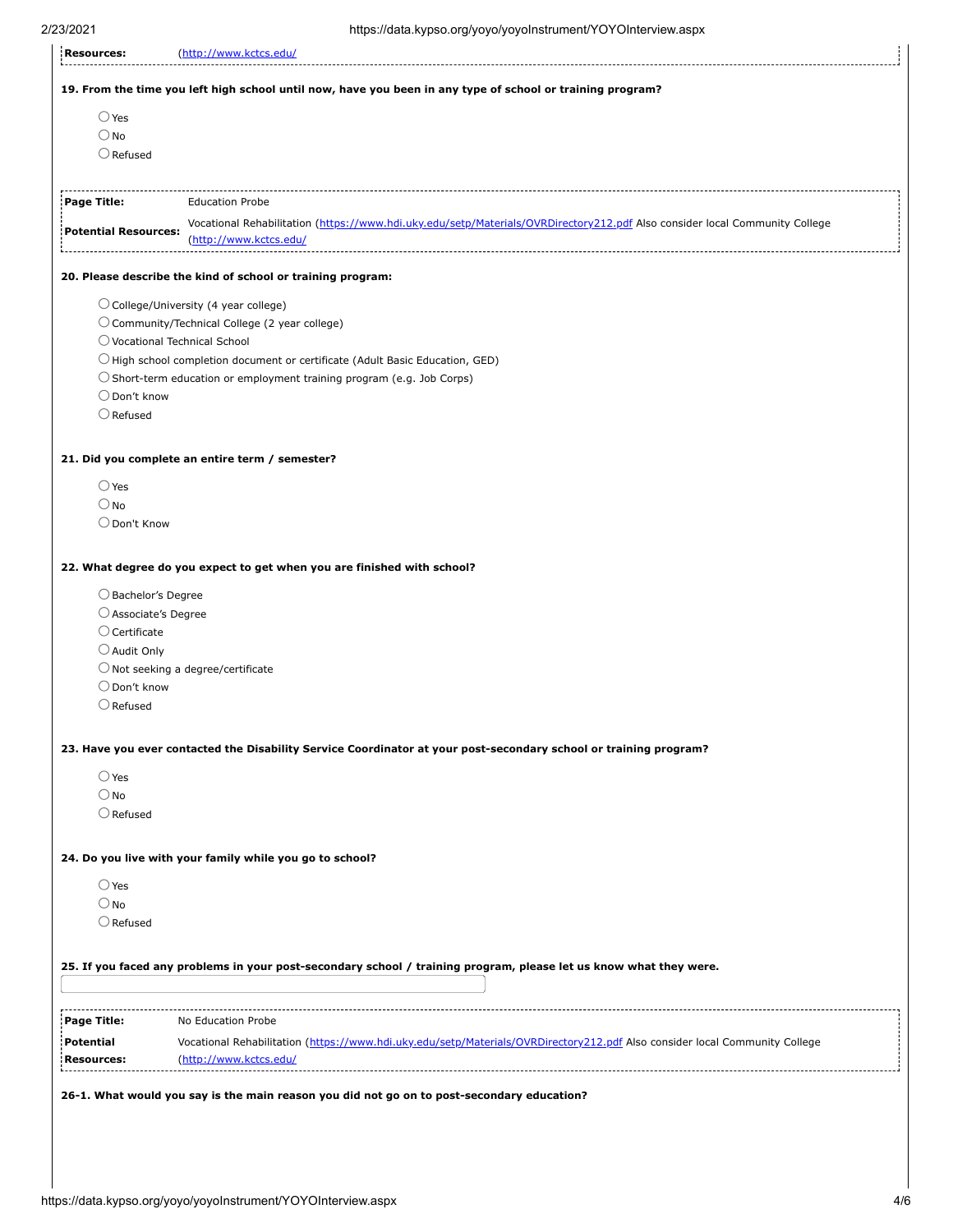|                        | 26-2. Based on your conversation with the respondent do you believe that the former student would have gone to post-secondary education since |
|------------------------|-----------------------------------------------------------------------------------------------------------------------------------------------|
|                        | leaving high school if not for COVID 19?                                                                                                      |
|                        | INTERVIEWER QUESTION: NOT TO BE ASKED OF RESPONDENT                                                                                           |
| $\bigcirc$ Yes         |                                                                                                                                               |
| $\bigcirc$ No          |                                                                                                                                               |
| O Don't Know           |                                                                                                                                               |
| Page Title:            | No Education Probe                                                                                                                            |
| <b>Potential</b>       | Vocational Rehabilitation (https://www.hdi.uky.edu/setp/Materials/OVRDirectory212.pdf Also consider local Community College                   |
| <b>Resources:</b>      | (http://www.kctcs.edu/                                                                                                                        |
|                        | 27. How do you spend your time?                                                                                                               |
|                        | DO NOT READ CATEGORIES. CODE ALL THAT APPLY.                                                                                                  |
|                        | $\Box$ Hobbies/Community Groups/Religious Activities                                                                                          |
|                        | $\Box$ Spend time at home with or without others                                                                                              |
|                        | $\Box$ Go to appointments related to disability services & supports                                                                           |
|                        | $\Box$ Unpaid work outside the home (including family business)                                                                               |
|                        | $\Box$ Unpaid work within the home (chores, care for family)                                                                                  |
|                        |                                                                                                                                               |
| Page Title:            | Community                                                                                                                                     |
| Potential              | Additional Resources (http://resources.hdiuk.org/directory/directory_category/additional-resources/ also "Recreation," "Transportation," and  |
| <b>Resources:</b>      | "Voting" sections in "Supplemental YOYO Resources"                                                                                            |
|                        | 28. Do you have a driver's license?                                                                                                           |
| $\bigcirc$ Yes         |                                                                                                                                               |
| $\bigcirc$ No          |                                                                                                                                               |
| $\bigcirc$ Refused     |                                                                                                                                               |
|                        |                                                                                                                                               |
|                        | 29. Are you registered to vote?                                                                                                               |
| $\bigcirc$ Yes         |                                                                                                                                               |
| $\bigcirc$ No          |                                                                                                                                               |
| $\bigcirc$ Refused     |                                                                                                                                               |
|                        |                                                                                                                                               |
|                        | 30. Please name the most important thing during high school that helped you in your life right now (For e.g. high school programs, classes,   |
| agencies).             |                                                                                                                                               |
|                        |                                                                                                                                               |
|                        |                                                                                                                                               |
|                        |                                                                                                                                               |
|                        |                                                                                                                                               |
|                        |                                                                                                                                               |
|                        |                                                                                                                                               |
|                        |                                                                                                                                               |
|                        | 31. Since leaving high school, have you had any contact (phone, letter, or face-to-face) with a counselor from the Office of Vocational       |
| <b>Rehabilitation?</b> |                                                                                                                                               |
|                        |                                                                                                                                               |
| $\bigcirc$ Yes         |                                                                                                                                               |

 $\bigcirc$  No  $\bigcirc$  Don't Know  $\bigcirc$ Refused